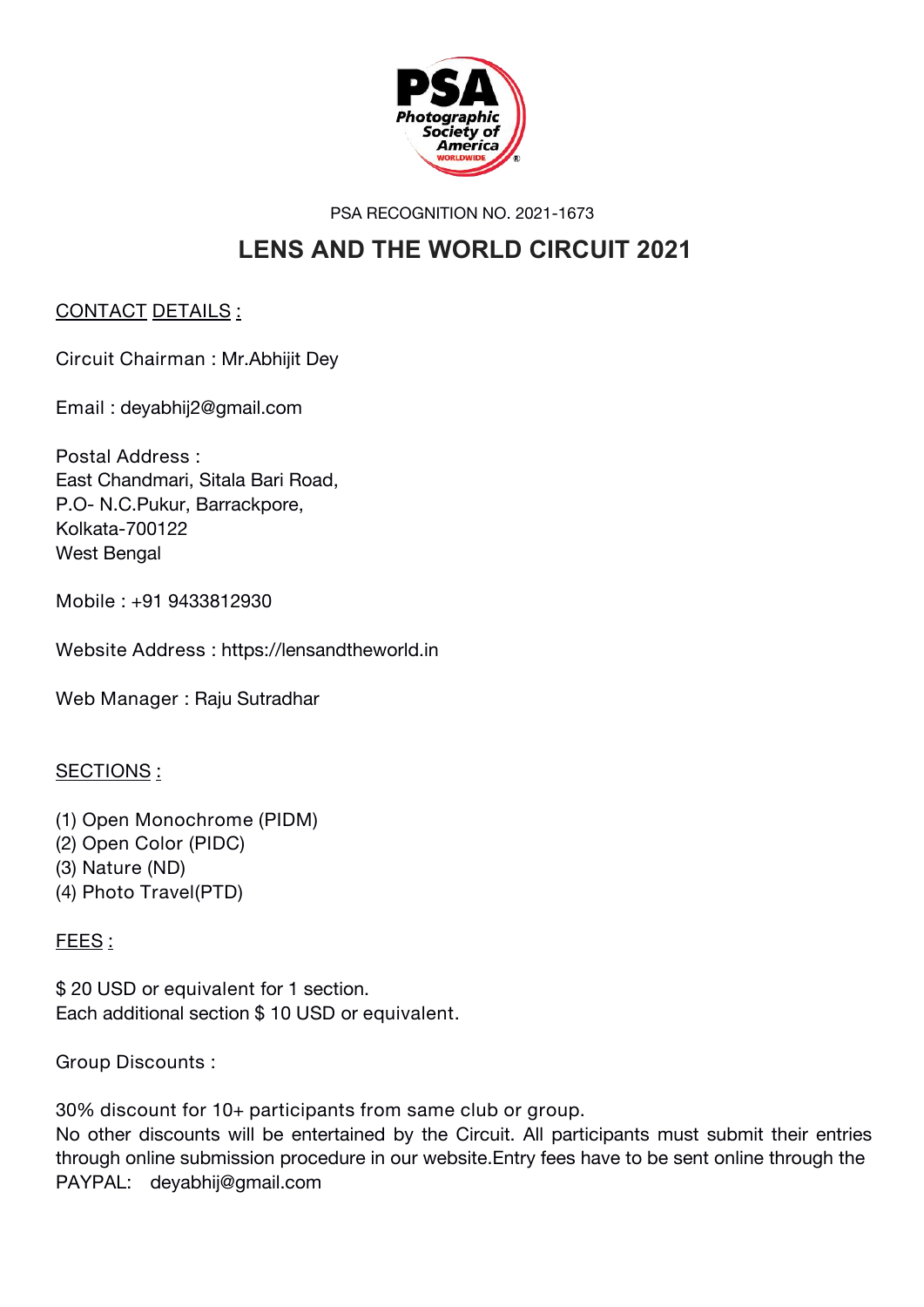**Bank Details for Indian Participants :**

Saving's Account Number : 50100088548307 Account Holder's Name: Abhijit Dey Bank Name: HDFC BANK Branch: Barrackpore IFSC Code: HDFC0000712

#### **CIRCUIT CALENDAR :**

| <b>Closing Date</b>       | 5 <sup>TH</sup> DECEMBER, 2021 |  |
|---------------------------|--------------------------------|--|
| All judging completed by  | 19TH DECEMBER, 2021            |  |
| Notifications sent by     | 2 <sup>ND</sup> JANUARY, 2022  |  |
| Awards mailed by          | 6 <sup>TH</sup> MARCH, 2022    |  |
| <b>EDAS Report by</b>     | 18 <sup>TH</sup> JANUARY, 2022 |  |
| On-Line Gallery posted by | 15TH FEBRUARY, 2022            |  |
| Catalogs posted by        | 6 <sup>TH</sup> MARCH, 2022    |  |

#### **JURY PANEL :**

| <b>PHOENIX</b>        | M.A.P                  | P.A.K                 | <b>DIGIFOCUS</b>      |
|-----------------------|------------------------|-----------------------|-----------------------|
| Mr. Lewis Choi        | Dr.Debdas Bhunia       | Mr.Suman Bhattacharya | Mr. Rajdeep Biswas    |
| (GMPSA)               | (EFIAP)                | (MPSA/EFIAP/ARPS)     | (GMPSA, EFIAP)        |
| Hong Kong             | India                  | India                 | India                 |
| [PIDM, PIDC, ND, PTD] | [PIDM, PIDC, ND, PTD]  | [PIDM, PIDC, ND, PTD] | [PIDM, PIDC, ND, PTD] |
| Mr.Santosh Kr. Jana   | Mr.Basudeb Chakraborty | Mr.Subrata Bysack     | Mr.Partha S. Sarkar   |
| (EFIAP)               | (EFIAP, EPSA)          | (GMPSA/P)             | (EFIAP)               |
| India                 | India                  | India                 | India                 |
| (Alternative Jury)    | [PIDM, PIDC, ND, PTD]  | [PIDM, PIDC, ND, PTD] | [PIDM, PIDC, ND, PTD] |
| [PIDM, PIDC, ND, PTD] |                        |                       |                       |
| Mr.Hong Wai Victor    | Mr.Koshal Basu         | Mr.Suvojit Biswas     | Mr.Avik Sett          |
| Cheng                 | (EFIAP/b, EPSA)        | (EPSA, EFIAP)         | (EPSA, EFIAP)         |
| (EFIAP, EPSA)         | India                  | India                 | India                 |
| Hong Kong             | [PIDM,PIDC,ND,PTD]     | [PIDM, PIDC, ND, PTD] | [PIDM, PIDC, ND, PTD] |
| [PIDM, PIDC, ND, PTD] |                        |                       |                       |
|                       | Mrs. Sankari Roy       | Mr. Soham Sarkar      | Mr. Sujit Sarkar      |
|                       | (EFIAP)                | (EFIAP)               | (EFIAP)               |
|                       | India                  | India                 | India                 |
|                       | (Alternative Jury)     | (Alternative Jury)    | (Alternative Jury)    |
|                       | [PIDM, PIDC, ND, PTD]  | [PIDM, PIDC, ND, PTD] | [PIDM, PIDC, ND, PTD] |
|                       |                        |                       |                       |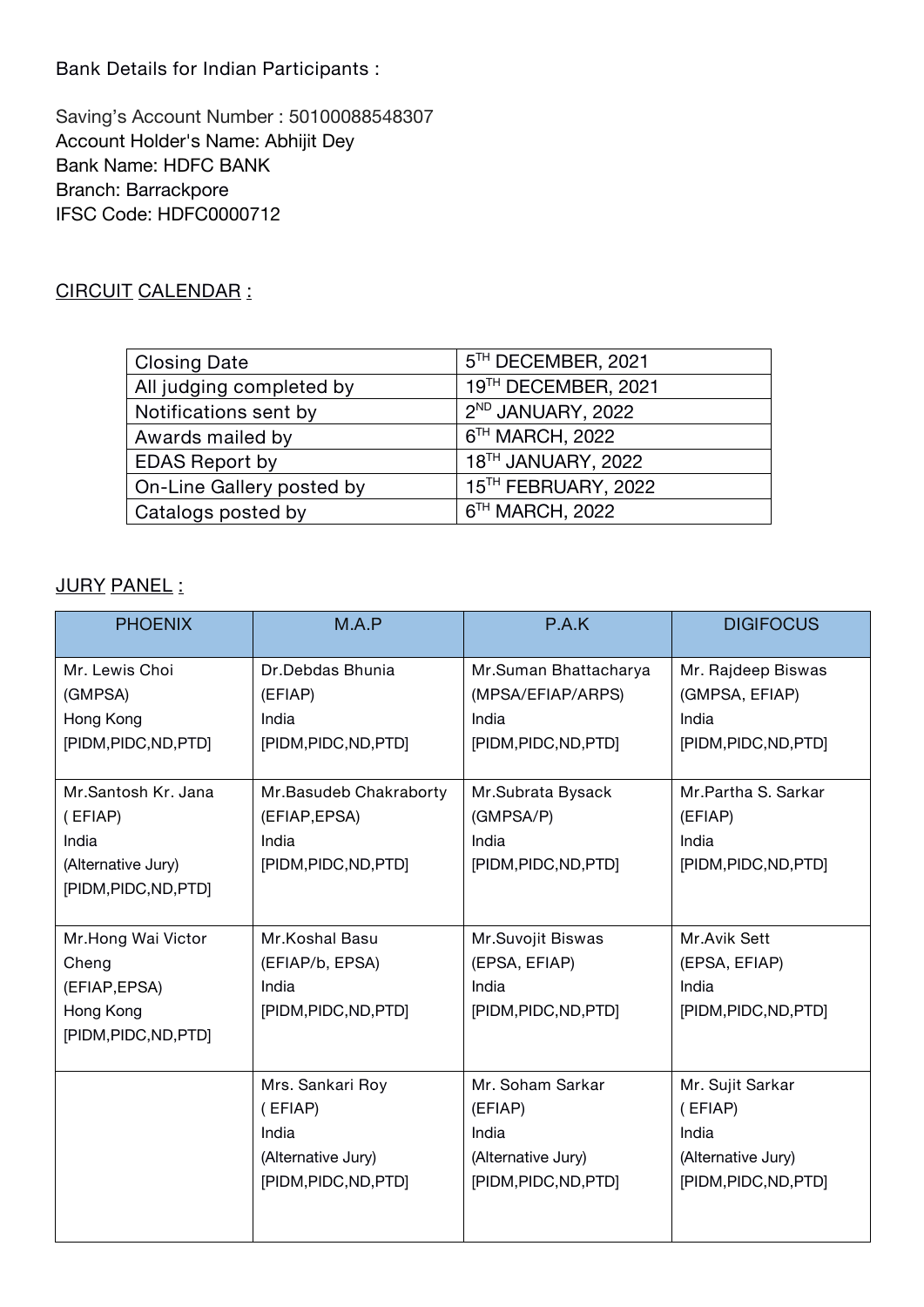### **AWARDS (for All Sections):**

| <b>PHOENIX</b>     | M.A.P              | P.A.K                       | <b>DIGIFOCUS</b>     |
|--------------------|--------------------|-----------------------------|----------------------|
| <b>PSA Gold</b>    | <b>PSA Gold</b>    | <b>PSA Gold</b>             | <b>PSA Gold</b>      |
| (One)              | (One)              | (One)                       | (One)                |
| Club Gold          | Club Gold          | Club Gold                   | Club Gold            |
| (One)              | (One)              | (One)                       | (One)                |
| <b>Club Silver</b> | <b>Club Silver</b> | <b>Club Silver</b>          | <b>Club Silver</b>   |
| (One)              | (One)              | (One)                       | (One)                |
| Club Bronze (One)  | Club Bronze (One)  | <b>Club Bronze</b><br>(One) | Club Bronze<br>(One) |
| Honorable Mention  | Honorable Mention  | <b>Honorable Mention</b>    | Honorable Mention    |
| (One)              | (One)              | (One)                       | (One)                |
| Chairman Choice    | Chairman Choice    | Chairman Choice             | Chairman Choice      |
| (One)              | (One)              | (One)                       | (One)                |

#### **CATALOG :**

PDF downloadable from web site by exhibitors.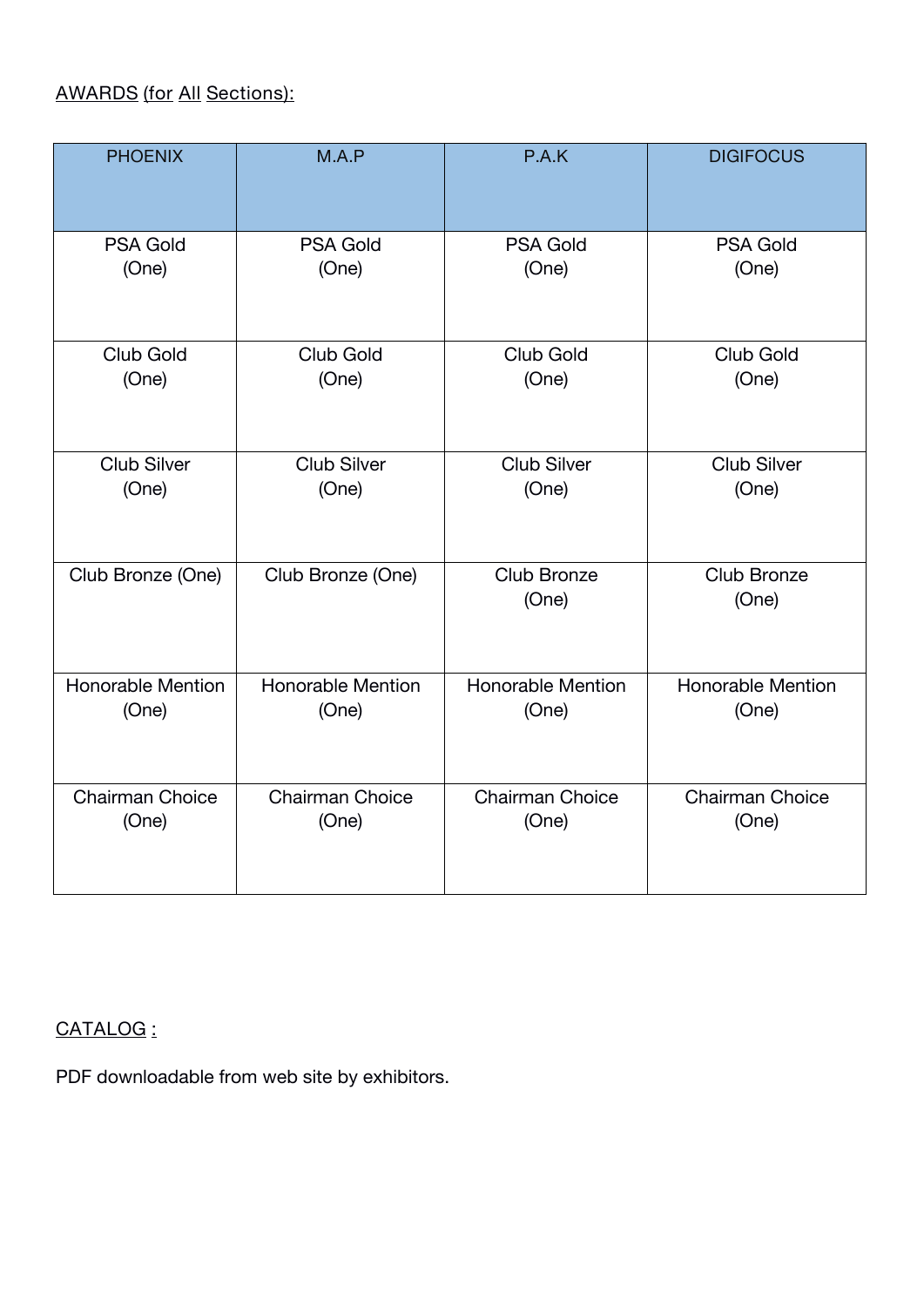#### **GENERAL CONDITIONS :**

**Image and Entry Requirements :**

This exhibition is open to anyone; however, an entry may be rejected when the Sponsor or the Exhibition Organizers, in their reasonable discretion, believes the entry does not conform to exhibition rules and these Conditions of Entry. Membership in any photographic organization is not required.

**Sanctions** :

Entries will not be accepted from any entrant who is currently sanctioned by PSA.

**PSA Star Ratings :**

To receive proper Star ratings credit from PSA, entrants must provide their names and country exactly the same in each exhibition. Aliases are not permitted. Please contact PSA in the event of name changes or relocating to another country

**Image Creation :**

Entries must originate as photographs (image-captures of objects via light sensitivity) made by the entrant on photographic emulsion or acquired digitally.

**Certification** :

By virtue of submitting an image, the entrant certifies the work as his or her own (.Images may not incorporate elements produced by anyone else (for example: clip art, images or art by others downloaded from the Internet). Aliases are not allowed. The entrant permits the sponsors to reproduce all or part of the entered material free of charge for publication and/or display in media related to the exhibition. This may include low resolution posting on a website. Note: Entrants who indicate that their images may not be reproduced or used "will not be eligible for awards" or inclusion in audio-visuals of the exhibition "and could be subject to disqualification" by the exhibition sponsors. The exhibition assumes no liability of any misuse of copyright.

**Alteration and Computer Generation :**

Subject to Divisional restrictions (particularly Nature, Photo Travel, and Photojournalism) images may be altered, either electronically or otherwise, by the maker. Adjustments to enhance images or creatively modify images are allowed providing the underlying photograph is retained in a way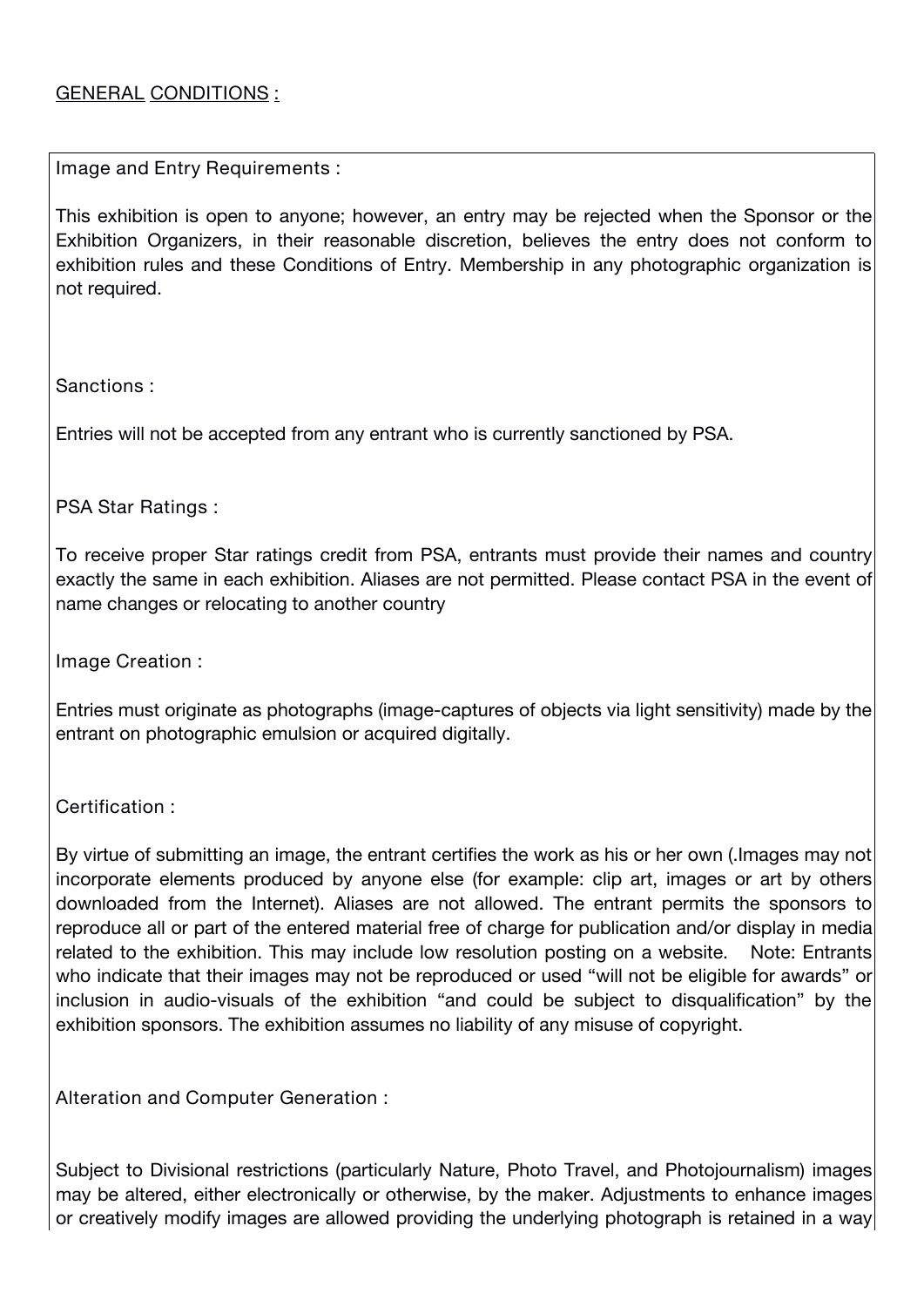that is obvious to the viewer. Images may not be constructed entirely with a computer, and must be the sole work of the author.

**Re-use of accepted images** :

Once an image has been accepted in a PSA Recognized exhibition, any identical image, or near identical image, may not, in future, be entered or re-entered in any section of the same Division Star Ratings class in that exhibition regardless of media, format, or title; may not be re-titled for entry into any other PSA Recognized exhibition, including translation into another language.

**Entry** : An Entry consists of, up to and including, four (4)images entered by a single Entrant into the same Section. An entrant may only enter a specific Section once.

**Titles** :

Each image must have a unique title. That unique title must be used for entry of that image or of an Identical Image into any and all PSA-Recognized exhibitions. Titles must be 35 characters or fewer. No titles may be visible to the judges, and nothing in the image may identify the maker. Titles must not include file extensions such as .jpg or .jpeg (or any other camera capture filenames), or words such as "untitled" or "no title". Titles may not consist solely of numbers.

**Color and Monochrome :**

Color and Monochrome images from the same capture that share substantial pictorial content in common will be considered the same image and must be given the same title.

However,PSA members working on Galaxy and Diamond Star Ratings are allowed to continue using different titles of monochrome versions and color versions of the same capture that have already been accepted until the required number of acceptances for those titles has been completed.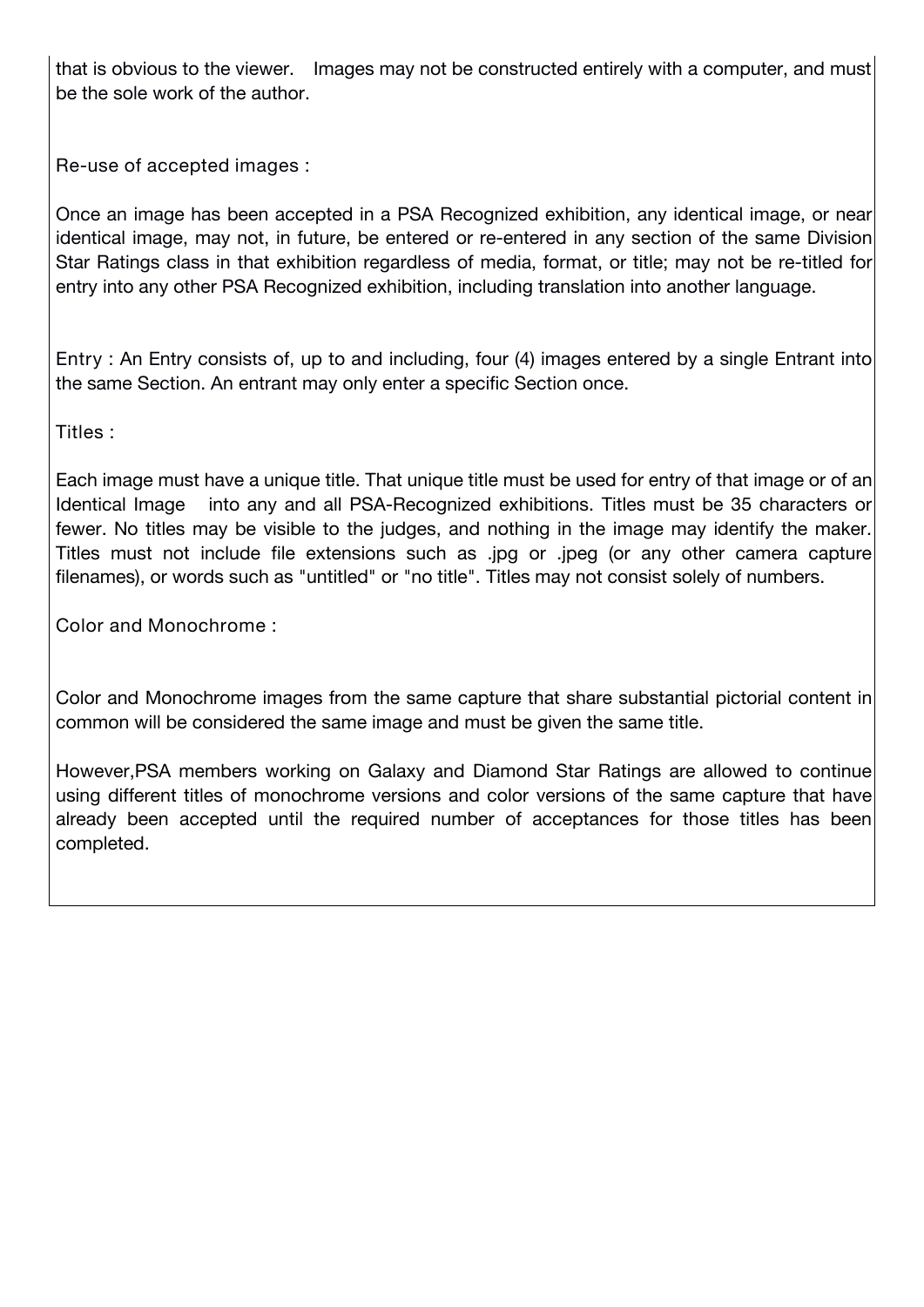#### **IMAGE SPECIFICATIONS :**

Required dimension of images in horizontal side must be with in **1920 pixels**.

Required dimension of images in vertical side must be with in **1080 pixels.**

The image file must be in **JPEG** format.

Please submit images with **300 dpi** resolution & colour space sRGB File size of the Image should not exceed **2MB**.

While filling up the entry form, Please give full titles as you want them to be printed in the catalogue.

Titles should not be unduly long max 35 characters.

Oversized images will be rejected by the software and the entrant required to resubmit their entry with properly sized images.

**Disqualification Norms :**

A) Barred entrants from PSA will not be allowed in this circuit.

B) Monochrome images may not be entered in PID Color sections.

C) Color images may not be entered in PID Monochrome sections.

D) Images which do not adhere to section definition shall be liable to be disqualified.

E) Submitted images in Nature and Photo Journalism may have borders within 5 pixels.

F) DQs are for breaches of PSA rules and breaches of definitions – e.g. cruelty to animals definitely DQd, clear manipulation in ND, PJD definitely DQd.

G)In case a raw file is requested by the organizer, non-compliance within the stipulated time may result in disqualification of the submitted image.

H) If two judges DQ then the DQ stands. If only one judge DQs then it must be discussed.

I) If an image is DQd in one judging of a circuit then it must be DQd in all judgings.

J) Preferably on the scorecard DQ should be stated with a reason for the DQ.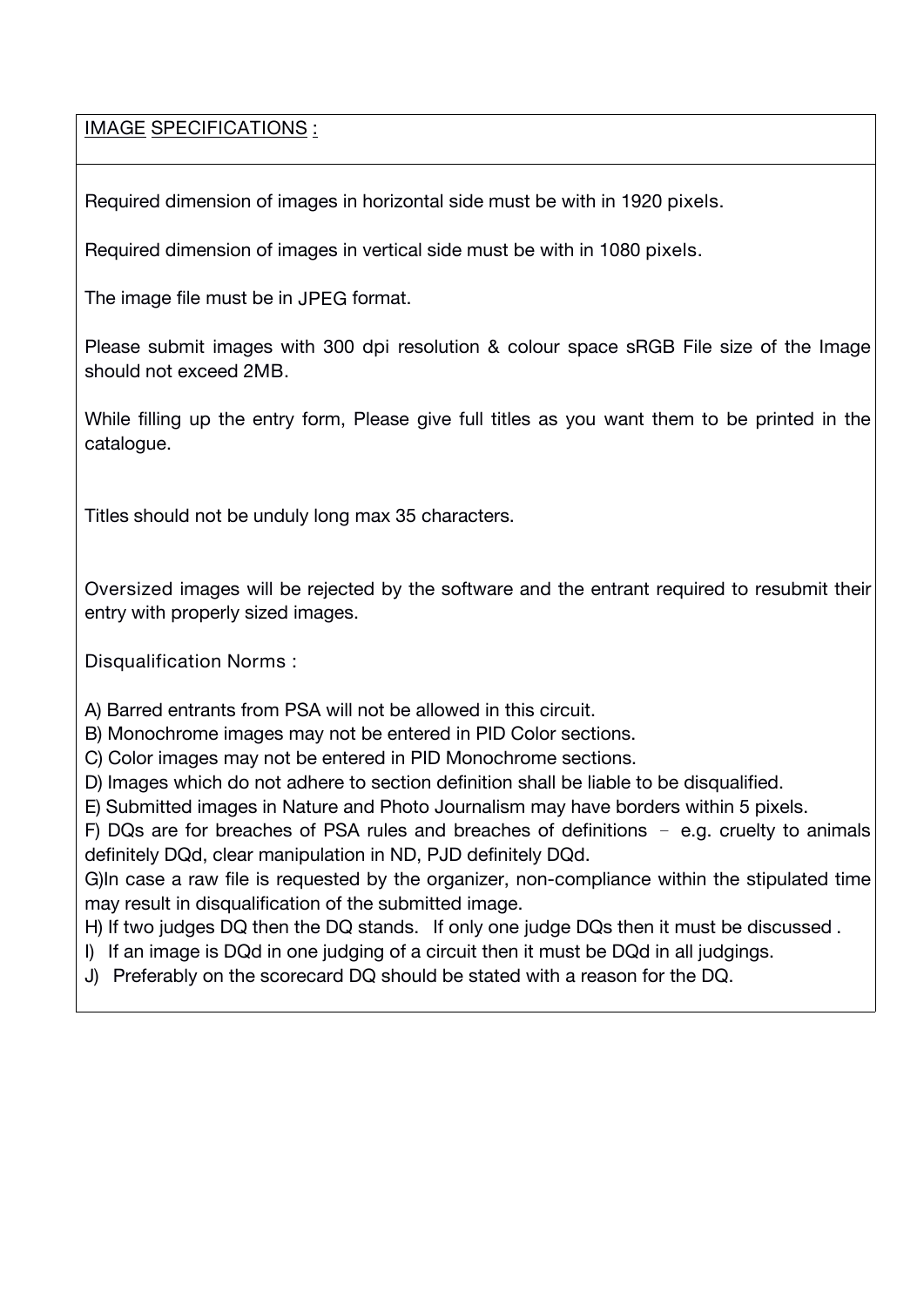#### **ORGANISATION :**

The Exhibition will be conducted in accordance with the rules of the PSA.

An entrant's images will not be presented to the judges consecutively. An entrant's four images will be distributed throughout four rounds of judging in that section. Distribution of images will be in the same round order as submitted by the entrant.

An image may be entered in only one section where acceptances of that image in multiple sections would be eligible for the same star path.

#### **JUDGING METHOD :**

- 1. Judging will be remote on-line.
- 2. The equipment or computer used by the individual judge should have minimum 1920x1080 px resolution and 19 inch screen size.
- 3. We are assuring that all judges will be using equipment capable of displaying images at 100%.
- **4. Target range :** The target range for acceptances are within 29-35%.

#### **DATA PROTECTION :**

By entering this exhibition, you are explicitly consenting to the personal details you have supplied, including email addresses, being held, processed and used by the exhibition organizers for purposes associated with this exhibition. You also explicitly consent to such information being sent to organizations that have accorded official recognition, patronage or accreditation to this exhibition. You acknowledge and accept that entering this exhibition means that the status and results of your entry may be made public.

**PSA RULES :**

#### **Breaches of Rules :**

If, at any time, it is determined in the reasonable discretion of the exhibition organizer or the judges before, during, or after the judging of an exhibition that an entrant has submitted entries where one or more images may fail to comply with these Conditions of Entry, including the stated definitions, the exhibition organizers reserve the right to delete the entry from the exhibition and void any or all acceptances or awards in connection with the exhibition. Fees may be forfeited or refunded in these circumstances. The entrant acknowledges that the decision of the exhibition organizers or the judges is final.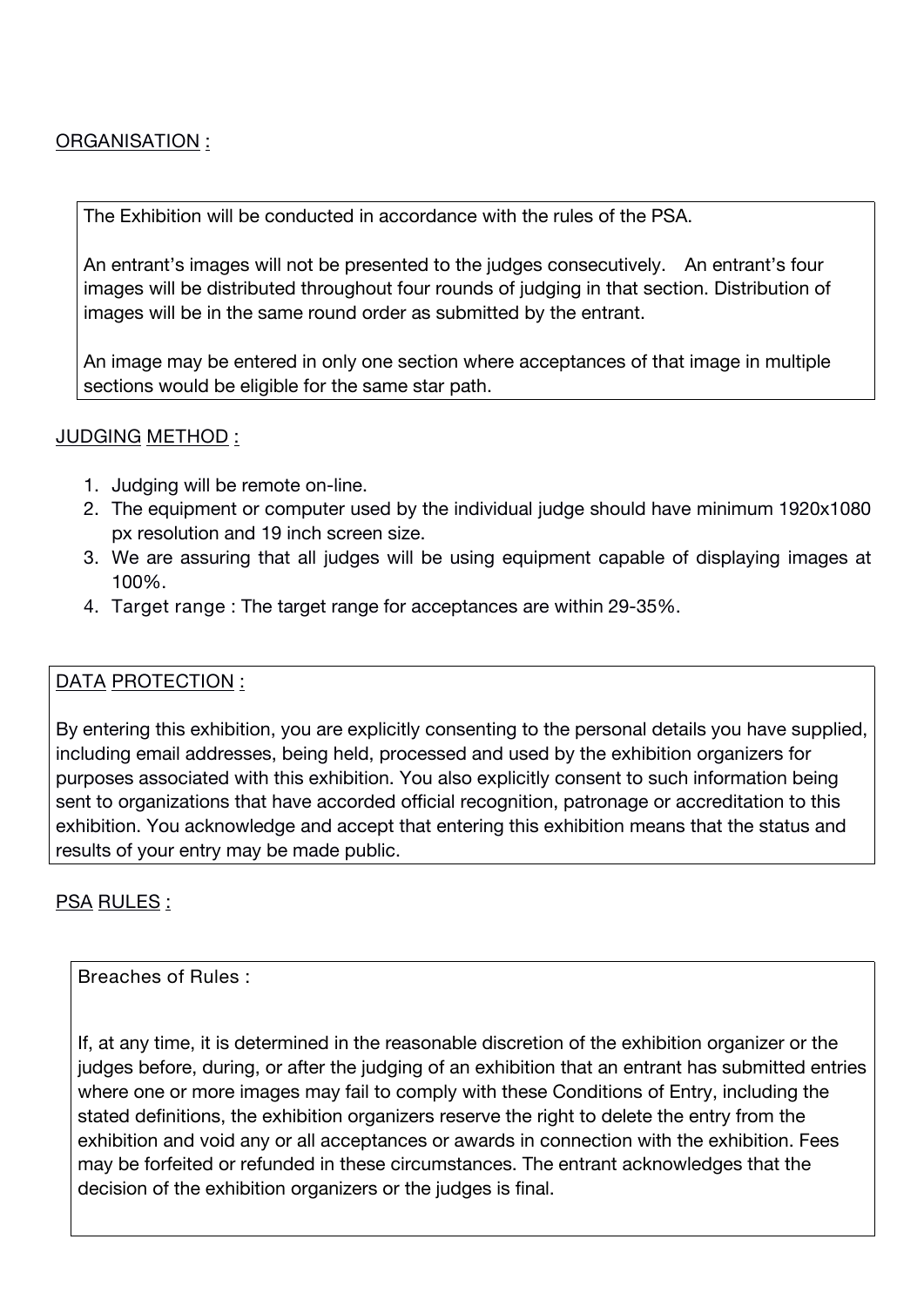In order to ensure that images comply with the Conditions of Entry and definitions, the exhibition organizers may carry out reasonable measures to verify that:

- a) the images are the original work of the entrant and
- b) the images comply with the rules and definitions as set out in these Conditions of Entry.

These steps include, but are not limited to, questioning any entrant, requiring the submission of RAW files or other digital files representing the original capture of the submitted image(s), confronting the entrant with evidence that one or more submitted images fails to comply with the Conditions of Entry (also known as Entry Rules), and offering the entrant a reasonable opportunity to provide counter evidence to refute the exhibition organizer's evidence by a set deadline. Such entries that are not cleared or are still questionable after the entrant has presented evidence may be considered in breach of these Conditions of Entry, and declined. Such entries may be referred to PSA for further investigation of possible ethics violations.

PSA retains the right to investigate in any way all complaints/suspicions of breaches of entry conditions, impose sanctions if deemed necessary, void the acceptances of any image found to violate the PSA rules, include the entrant's name on the list of sanctions provided to Exhibitions. and share such investigations with FIAP. Entrants automatically agree to these terms by the act of entering the Exhibition and agree to cooperate with any investigation.

If another party is submitting images on the entrant's behalf, the entrant will still be held responsible for adhering to these Conditions of Entry (Entry Rules) **and will be subject to sanction for any violations** to these Conditions of Entry and PSA's Statement of Ethics that may result.

#### **NOTICE** :

When an entrant fills in the Entry Form to submit an entry the entrant will see a feature to affirm he or she has read these Conditions of Entry when he or she fills out the entry form. If the entrant does not so affirm the entry will not be submitted.

#### **PSA Statement on Subject Matter**

There is one hard and fast rule, whose spirit must be observed at all times and **applies to all sections** offered in PSA recognised exhibitions.

**The welfare of the subject is more important than the photograph**.

This means that practices such as baiting of subjects with a living creature and removal of birds from nests, for the purpose of obtaining a photograph, are highly unethical, and such photographs are not allowed in any PSA exhibitions.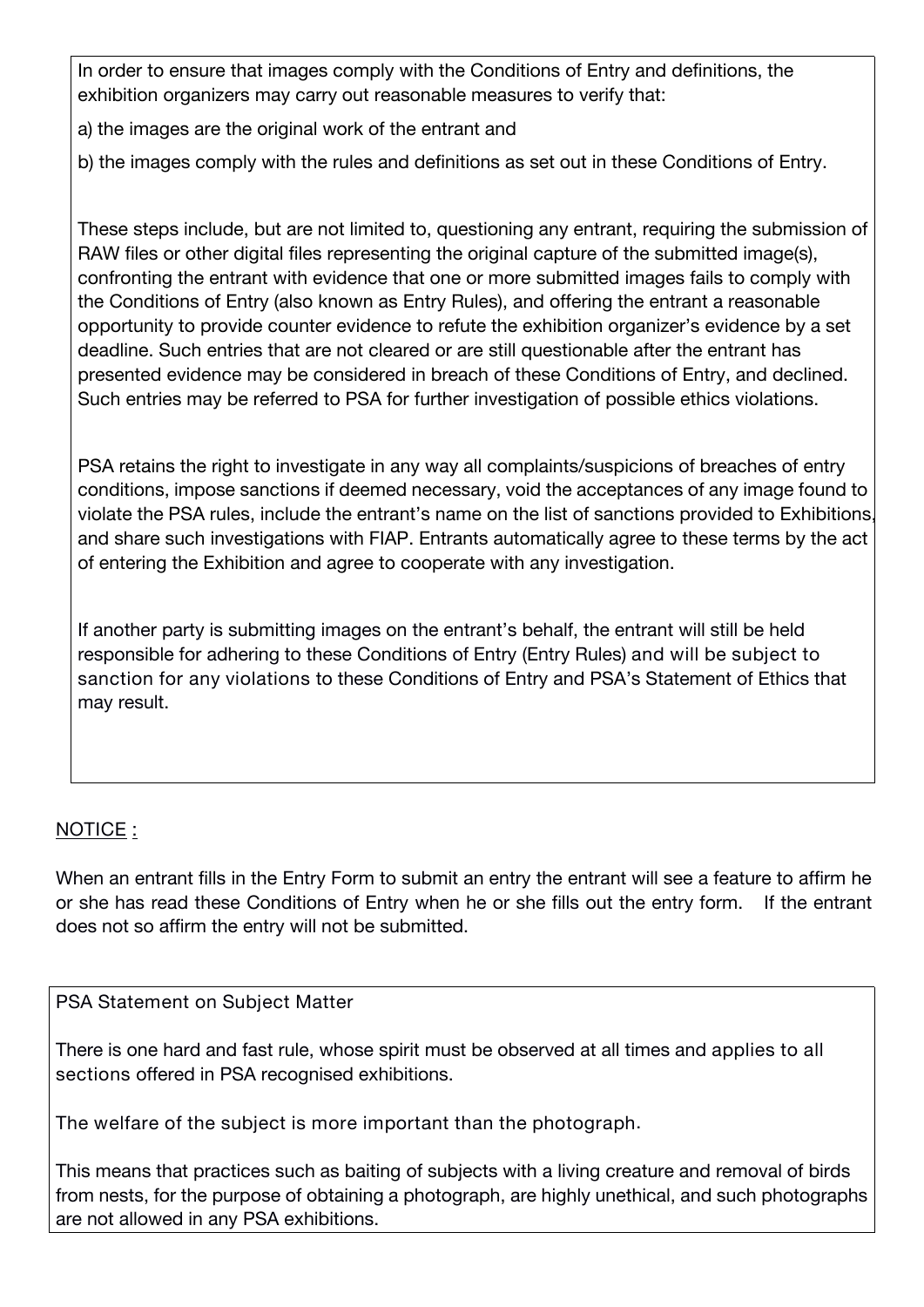There is also a PSA policy on the use of aerial photography - aircraft, helicopters and drones. This policy can be found at https://psa-photo.org/index.php?psa-policies#drone.

The purpose of this policy is to prevent any interference with other individuals or animals which will or may cause a disturbance in their normal activity or disrupt the way any individuals or animals interact with their environment. Entry in this exhibition requires exhibitors to agree to this and other PSA policies.

The content of images must comply with these General Conditions and with the Division and Section definitions listed in these conditions. Images that - in the sole opinion of the judges or the Exhibition Organizers - do not comply are likely to be disqualified so the entrant may be aware of the problem when considering entry into other PSA recognized exhibitions.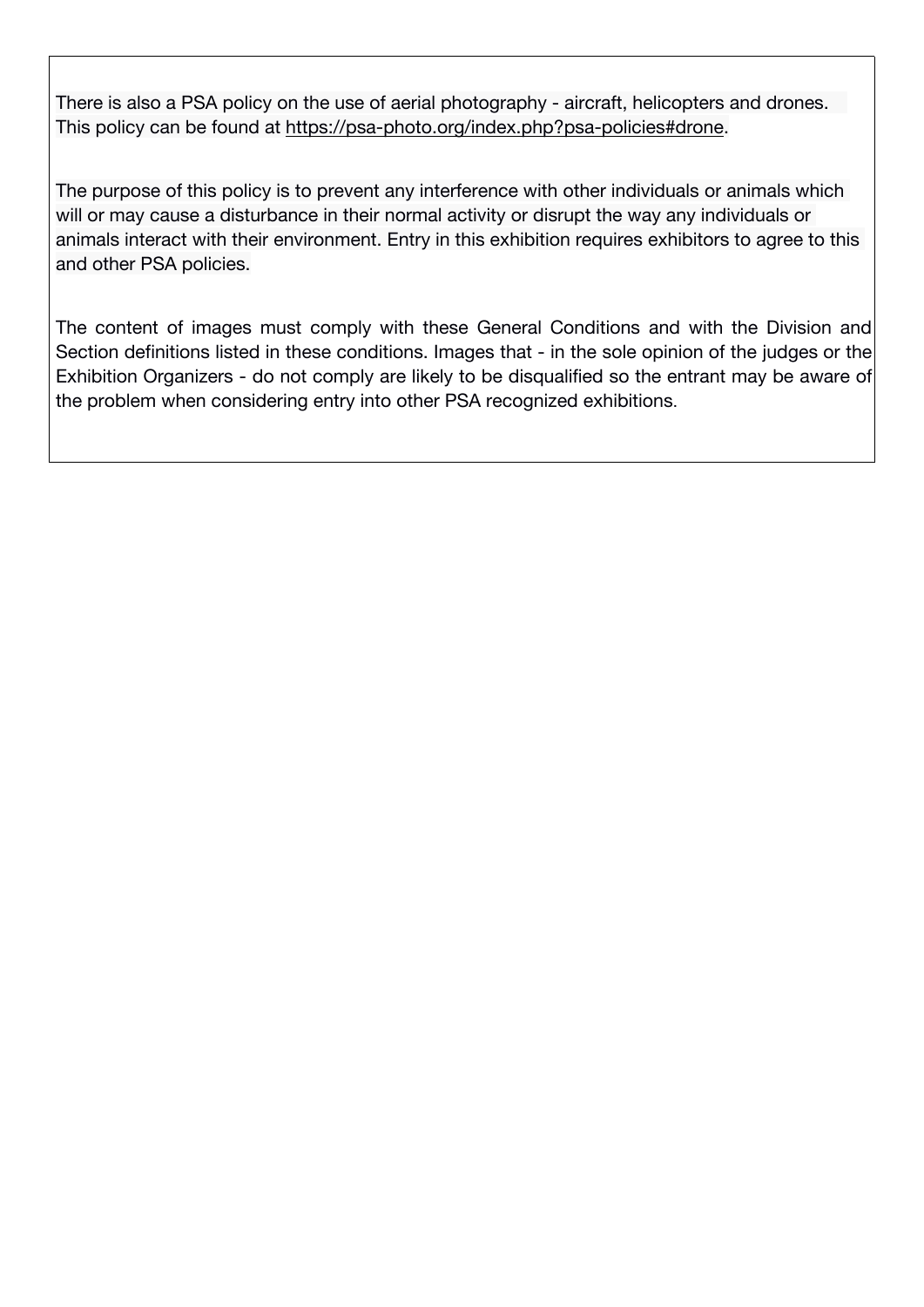the sponsors of this International Exhibition of Photography have been awarded Recognition by PSA, the world's largest patron of international photographic exhibitions. PSA, although it has provided recognition, is neither a sponsor nor directly involved in the operation of this exhibition.



Valid acceptances received by PSA Members in recognized sections of this exhibition are eligible for PSA Star Ratings, listing in the world-wide PSA Who's Who of Photography and credited towards the PSA Distinctions of QPSA, PPSA, EPSA, MPSA, MPSA2, GMPSA, GMPSA/B, GMPSA/S, GMPSA/G, and **GMPSA/P.** 

PSA is a non-profit organization promoting the advancement of photography in all its forms to novice, amateur and professional photographers worldwide. For information on membership and the many services and activities of PSA, contact:

# psa

PHOTOGRAPHIC SOCIETY OF AMERICA 8241 S. Walker Avenue, Suite 104 Oklahoma City, OK 73139-9401, U.S.A. E-mail: hq@psa-photo.org Web Site: http://www.psa-photo.org

**DEFINITIONS :**

**PSA Monochrome Definition :**

An image is considered to be Monochrome only if it gives the impression of having no color (i.e. contains only shades of grey which can include pure black and pure white) OR it gives the impression of being a greyscale image that has been toned in one color across the entire image. (For example by Sepia, red, gold, etc.) A greyscale or multi-colored image modified or giving the impression of having been modified by partial toning, multi-toning or by the inclusion of spot coloring does not meet the definition of monochrome and shall be classified as a Color Work.

**Monochrome images may not be entered in PID Color sections.**

**Greyscale Monochrome** images may be entered for Nature, Photojournalism and Photo Travel but **toned images are not permitted for these divisions**.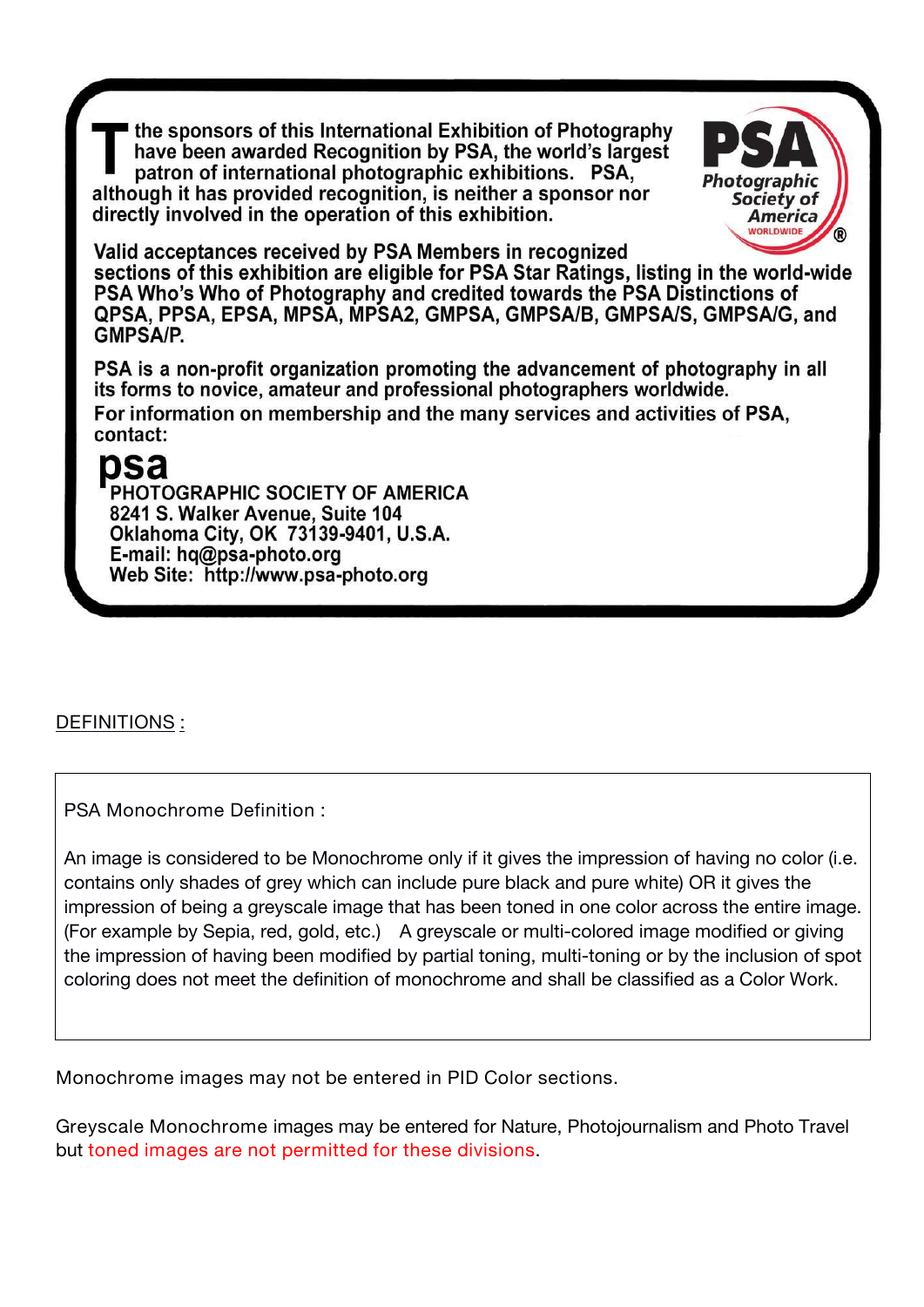**PSA/FIAP Nature Definition :**

Nature photography is restricted to the use of the photographic process to depict all branches of natural history, except anthropology and archeology, in such a fashion that a well-informed person will be able to identify the subject material and certify its honest presentation.

The story telling value of a photograph must be weighed more than the pictorial quality while maintaining high technical quality.

Human elements shall not be present, except where those human elements are integral parts of the nature story such as nature subjects, like barn owls or storks, adapted to an environment modified by humans, or where those human elements are in situations depicting natural forces, like hurricanes or tidal waves.

Scientific bands, scientific tags or radio collars on wild animals are permissible.

Photographs of human created hybrid plants, cultivated plants, feral animals, domestic animals, or mounted specimens are ineligible, as is any form of manipulation that alters the truth of the photographic statement.

No techniques that add, relocate, replace, or remove pictorial elements except by cropping are permitted.

Techniques that enhance the presentation of the photograph without changing the nature story or the pictorial content, or without altering the content of the original scene, are permitted including HDR, focus stacking and dodging/burning.

Techniques that remove elements added by the camera, such as dust spots, digital noise, and film scratches, are allowed.

Stitched images are not permitted.

Color images can be converted to greyscale monochrome.

Infrared images, either direct-captures or derivations, are not allowed.

Images entered in Nature sections meeting the Nature Photography Definition above can have landscapes, geologic formations, weather phenomena, and extant organisms as the primary subject matter. This includes images taken with subjects in controlled conditions, such as zoos,game farms, botanical gardens, aquariums and any enclosure where the subjects are totally dependent on man for food.

For further information of recent changes to help entrants and judges please visit : https://psa-photo.org/useruploads/files/nature/Nature-Photography-Judges-Guide.pdf